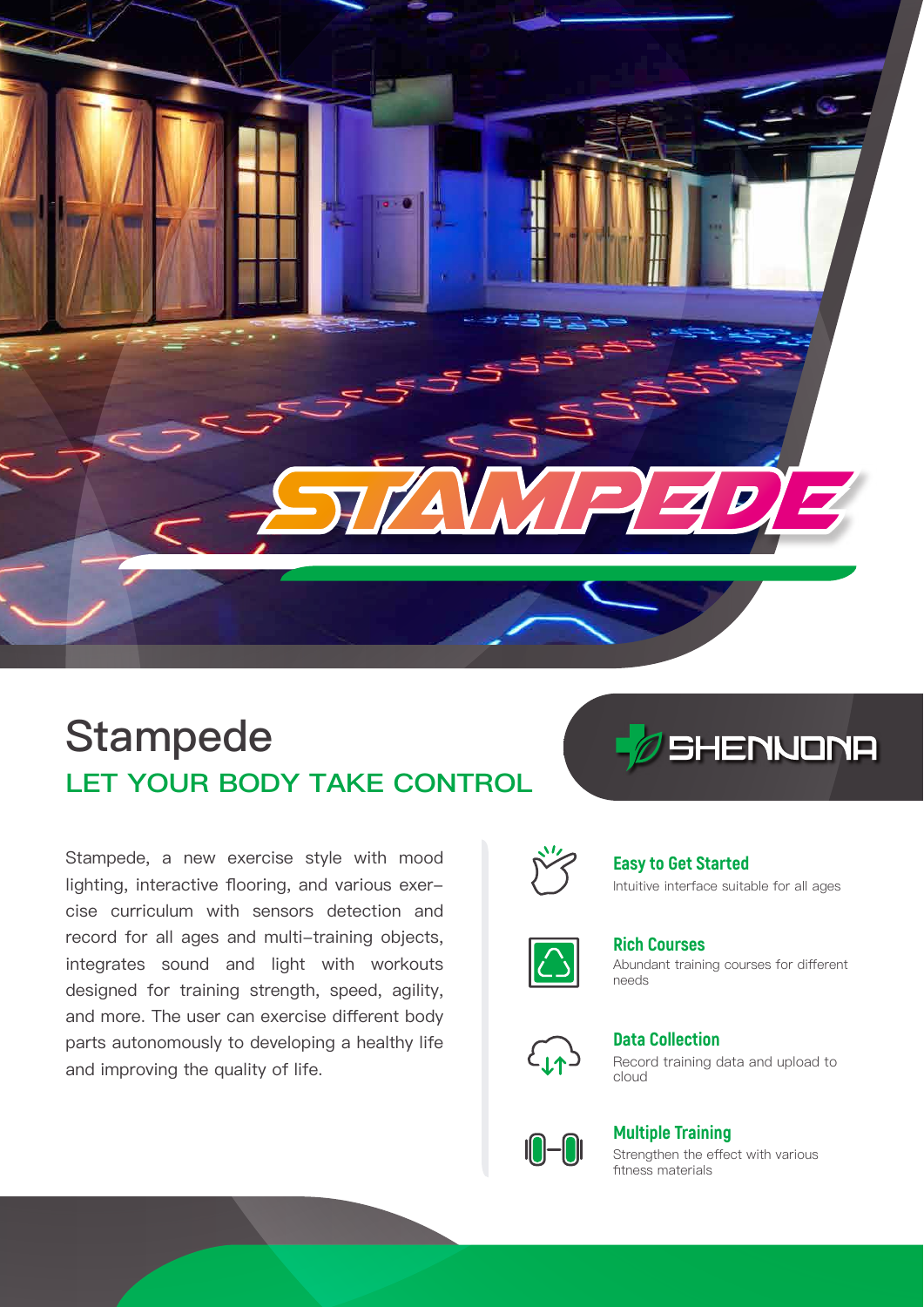EXERCISE CLASSROOM new choice for fitness training



YOUTUBER HIGHLIGHTS Brand-new topic show

multi-trainings



**LADDER**

ctional type for strengthen specific trainings

SHOP FLASH EVENT Attractive and impressing

## **Description**

Stampede can assist athletes to extract data from the training process, the lighting will lead players to complete all programs and gradually increase strength to enjoy the fitness effect of sweating. The coach can program the system and record data from each player anytime by Stampede. From basic to advanced training, all players can steadily hit the limit.



**System Structure**

**『Optional equipment: TV/ Projection Equipment、 Audio Equipment、Training Tablet (Android)』**



### **Training Grade EMG Test**

Using big data analysis to convert the user's measurement data into a physical fitness appraisal, the user can more intuitively understand their current physical fitness indicators, thereby achieving the effect of self-examination and growth.



Entrust professional institutions to conduct EMG tests on various training courses to ensure the effectiveness of training courses.





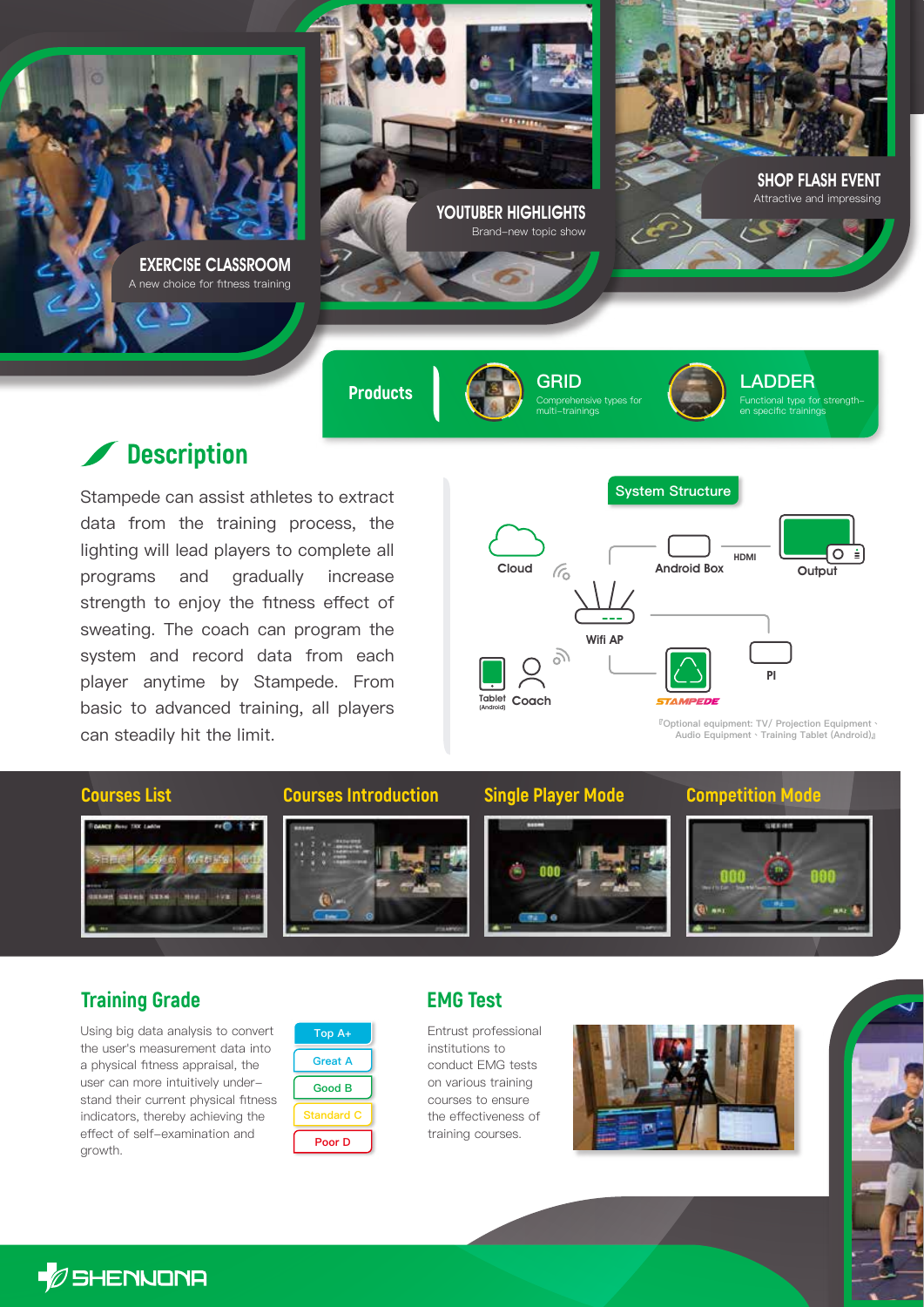



## **Sales Model**



Procurement for permanent field **Field Building**



Quarterly/annual leasing project **Long-term Lease**



Short-term flash event rental case **Event Support**



Support various competitions **Tournament Service** NEW TAIPEI CITY Xindian Civil Sports Center YingGe Elementary School

TAOYUAN CITY Luzhu Civil Sports Center

PENGHU COUNTY Tri-Service General Hospital Penghu Branch More than

TAINAN CITY Chang Jung Christian University Bank SinoPac in NCKU

KAOHSIUNG CITY Compal Electronics, Inc. Vertex Sport

**Location map**

**Locations** 

**20+**

Compal Electronics, Inc. My Lux Vitae DEIPO University of Taipei YouthFitness ASPEC Routine Fitness NTUNHS

TAIPEI CITY

### YUNLIN COUNTY

St.Joseph's Hospital Public Hospital Bureau, Yunlin Contry

> CHIAYI COUNTY A.S.O in Minxiong

CHIAYI CITY Chiayi City Civil Sports Center